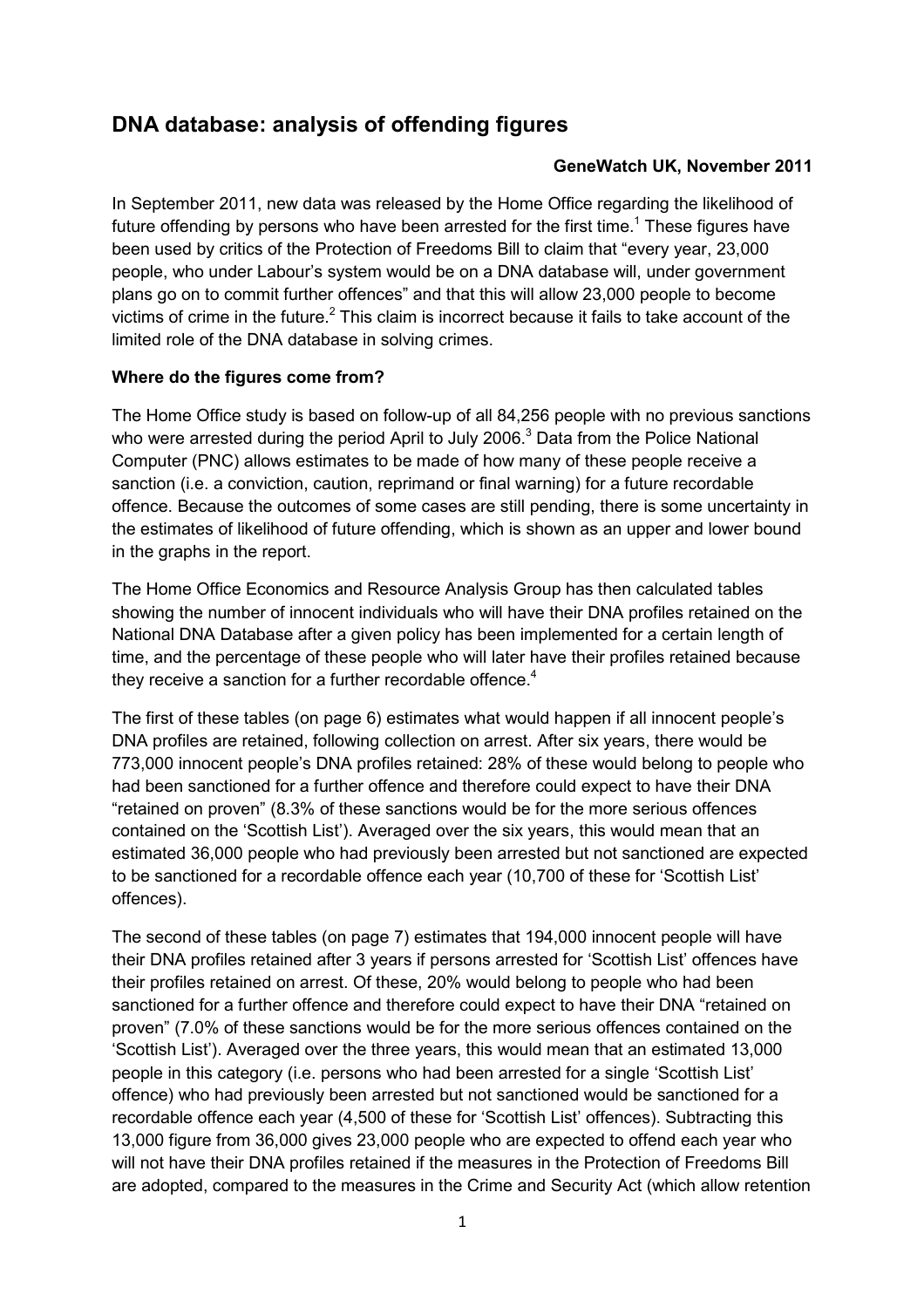of all arrested persons' DNA profiles for six years).<sup>[5](#page-0-0)</sup> In fact the number is likely to be somewhat higher than this, because the Bill allows retention on arrest for a qualifying offence only in specific circumstances, with retention on charge with a qualifying offence being automatic. On the other hand, the Bill also allows for some persons to have their DNA profiles retained for 5 years, rather than three, if approved by the Biometrics Commissioner, which will reduce the figure. The exact number of profiles retained temporarily will also depend on what counts as a 'qualifying offence' in the Bill and whether this is more or less extensive than the 'Scottish list' offences used in the calculations. Because of these uncertainties, the analysis that follows uses the higher total of 36,000 people a year that are expected to commit a further offence despite being found innocent on arrest for a first recordable offence, despite the fact that some of these profiles will be retained temporarily under the proposals in the Bill.

## **What do the figures mean?**

The figures do not mean that 23,000 crimes a year will not be solved if the proposals in the Bill are implemented. This is because very few of these people who are rearrested and then sanctioned for crimes will be involved in crimes that would have been solved only if their DNA profile had been kept on the database. The reasons for this are (i) DNA evidence is relevant to solving only a tiny minority of crimes; and (ii) most crimes solved using DNA involve a DNA match with a known suspect or with a stored crime scene DNA profile, not with a stored DNA profile from an individual.

Using the higher figure of 36,000 persons a year estimated to be rearrested and sanctioned for a recordable offence following a first arrest with no sanction, it is possible to estimate how many of these crimes might have been solved using individuals' DNA profiles, were they to be retained on the National DNA Database.

The total number of detections for all recordable crimes in 2008/09 was 1,335,777.<sup>[6](#page-0-0)</sup> DNA detections comprised 1[7](#page-0-0),463 of these detections, i.e. 1.3%.<sup>7</sup> Therefore, of the 36,000 people a year sanctioned for a recordable offence, only 470 (1.3% of 36,000) will have involved a DNA detection. DNA detections are of three types: GeneWatch has previously estimated (based on limited data) that 42% involve a DNA match with a known suspect who has already been identified by other means; 46% involve a match between an arrested person's DNA profile and a stored crime scene DNA profile; and 12% involve a match between a new crime scene DNA profile and an individual's DNA profile stored on the DNA database.<sup>[8](#page-0-0)</sup> This means of the 470 DNA detections, only 56 (12% of 470) are likely to have needed the individual's DNA profile to be stored. This amounts to about 28 convictions a year (including 8 for 'Scottish List' offences), because only about half of DNA detections lead to a conviction. [9](#page-0-0) Of these estimated 28 convictions a year, the majority would be delayed not lost since any future arrest of the individual would lead to a match being made between their DNA profile and the relevant crime scene DNA profile (which would be stored indefinitely if it did not match an individual's profile when it was loaded onto the database).

It should be noted there are significant uncertainties in these figures because there is very limited data to calculate proportion of detections that require the DNA database; and because detections that arise through an unexpected 'cold hit' using the database may be less likely to lead to convictions due to the difficulties in obtaining corroborating evidence for use in court.<sup>[10](#page-0-0)</sup>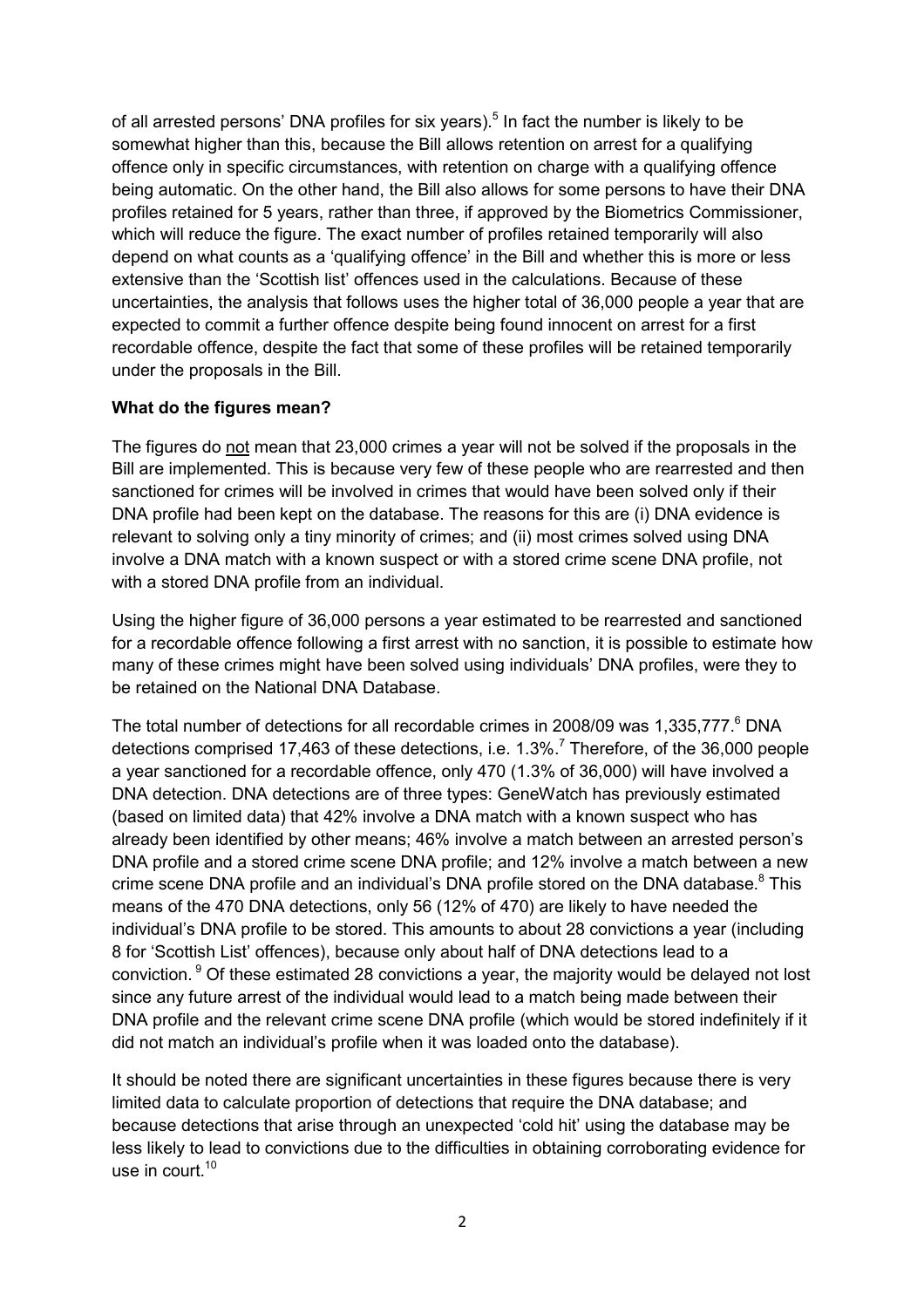The vast majority of DNA detections relate to volume crimes. In 2008/09 0.98% of DNA detections were for rape and 0.4% for homicide (murder plus manslaughter). This suggests that of the 28 estimated convictions 0.27 might be for rape (about one every 3 to 4 years) and 0.11 for homicide (about one every ten years). However, this would be an overestimate because the proportion of 'cold hits' in rape and murder cases is likely to be lower than for volume crimes, due to the fact that most murderers and rapists are known to their victims. This means that perpetrators of these types of crime are more likely to have their DNA taken as 'known suspects' rather than being identified using the DNA database. These figures are consistent with (but lower than) the previous estimates GeneWatch provided to the Home Affairs Committee in 2010. They are also consistent with the difficulties critics of the Bill appear to find in identifying relevant individual cases (see below).

The proposals in the Protection of Freedoms Bill mitigate against any of these rare cases going undetected in reality, by allowing retention for three to five years of DNA profiles taken from persons charged with (or, in some cases, arrested for) qualifying offences. Because the numbers provided are so small, statistical analysis cannot easily quantify the impacts of these proposals on crime detection rates. However, it is clear that they will reduce the chances of any negative impact on crime detection, particularly for serious cases.

#### **Individual cases**

Numerous individual cases have been cited in support of retaining innocent individuals' DNA on the National DNA Database. However, closer inspection of these cases has repeatedly revealed that most would not be affected by proposals in the Bill.<sup>[11](#page-0-0)</sup> Over the ten year period since legislation was introduced to retain innocent people's DNA profiles there have been no examples of murder cases cited in parliament or the press that would have remained unsolved had innocent people's DNA profiles been taken off the database.

For example, Steve Wright (convicted of the Ipswich murders) had a prior conviction for theft and his DNA profile was already on the database, he was also a known suspect who had been stopped twice by the police before the crime scene DNA profile was obtained, since his car had been identified.<sup>[12](#page-0-0),13,14</sup> Mark Dixie (convicted of murdering Sally Ann Bowman)<sup>[15](#page-0-0)</sup> was identified when his DNA was taken following a fight in a bar, nine months after the murder.<sup>[16](#page-0-0)</sup> The case therefore relied on the retention of the crime scene DNA profile, not Dixie's own DNA. Dixie also had previous convictions for crimes which took place before the Database was established.

Similarly, only crime scene DNA profiles need to be retained in order to exonerate innocent people and overturn miscarriages of justice: a wrongly convicted or suspected person can have their DNA taken from at any time, without the need for them to have their DNA profile stored on a database.

In contrast, there have been several cases where police failure to collect DNA from a known suspect for a crime has resulted in failure to catch a serial offender who has gone on to attack additional victims.

Delroy Grant (the Night Stalker)<sup>[17](#page-0-0)</sup> was convicted in 2011 of a long string of frightening sexual attacks on elderly people whilst burgling their London homes. Operation Minstead, set up to track him down, focused on his DNA profile for many years: this had been obtained from several linked crime scenes but was not on the DNA database. Police undertook mass screenings of DNA from black men with motorbikes in South London, causing loss of trust in black communities: it subsequently turned out that Grant did not use a motorbike. They also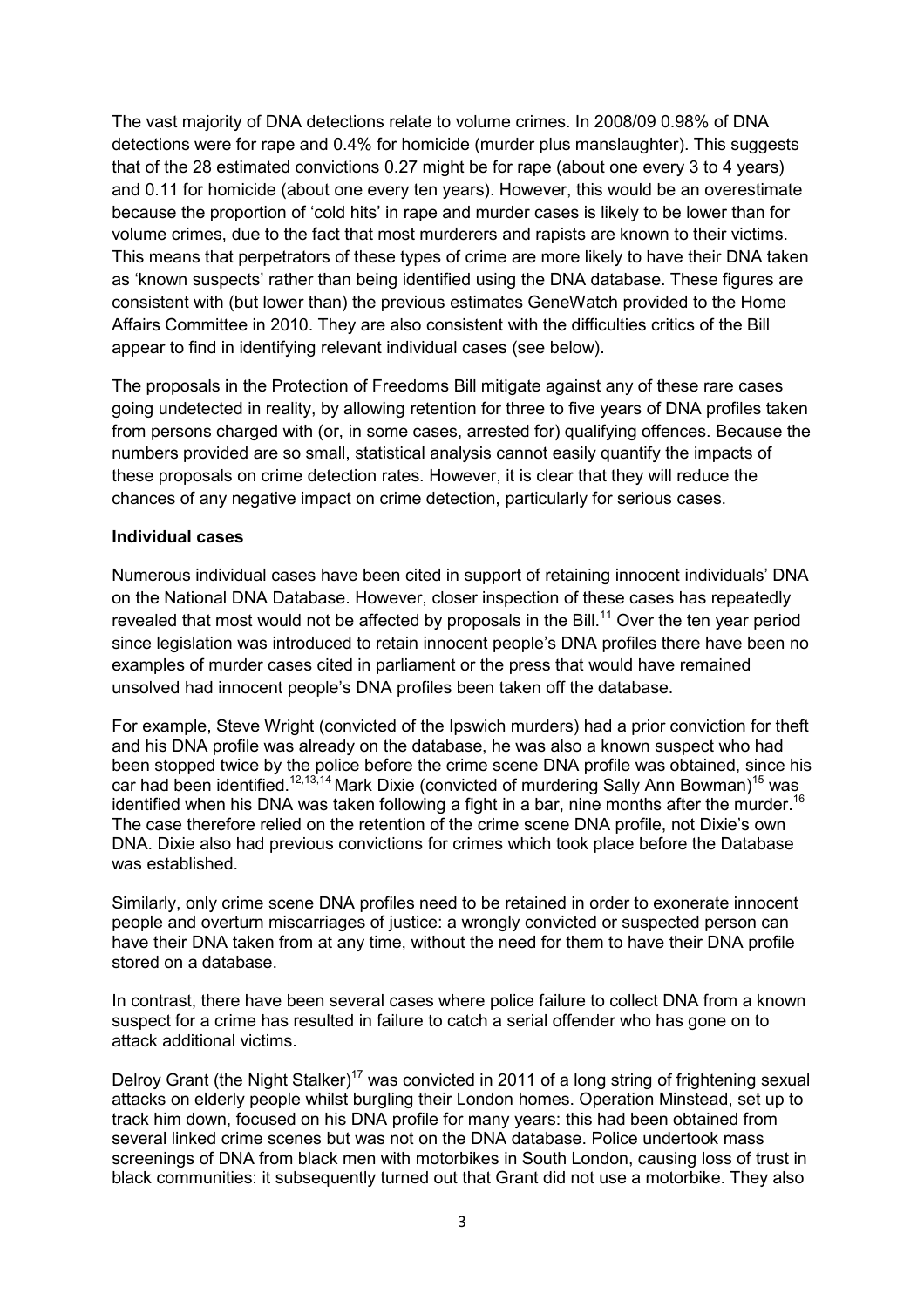<span id="page-3-0"></span>used ancestral DNA techniques which wrongly predicted that the suspect came from the Windward Islands: he turned out to be from Jamaica. A police blunder in 1999 meant Grant was never interviewed in connection with a burglary thought to be linked to the attacks, despite his car number plate being spotted by a witness. Although police visited his house, he was out and they failed to return to question him or take his DNA. Grant was then wrongly eliminated from inquiries because the DNA from the crime scenes did not match another Delroy Grant, who did have a record on the DNA database. Grant was ultimately caught when the police abandoned their focus on DNA and instead flooded the area with large numbers of undercover officers.

Kirk Reid**[18](#page-0-0)** was arrested for multiple sexual attacks in 2008: police believe he may have committed at least 71 offences. Multiple attacks in 2001 had been linked by the same DNA profile, which was not on the DNA database. Police missed opportunities to arrest Reid and take his DNA in 2002 and 2004 following tip offs by members of the public, leaving him free to reoffend for several years.

John Worboys**[19](#page-0-0)** was a black-cab driver who remained at large to drug, rape and sexually assault at least 85 victims despite numerous women reporting attacks over many years. A 21-year old victim reported Worboys in July 2007 and he was identified by his cab number in CCTV footage but officers chose to believe his account, not hers. About seven more women were attacked by Worboys before his second arrest in February 2008.

Robert Napper**[20](#page-0-0)** killed Rachel Nickell in front of her son on Wimbledon Common in July 1992. Napper's mother had tipped off police in 1989 that her son had confessed to raping a woman on Plumstead Common: he was not interviewed and no DNA sample was taken. He is thought to have been responsible for a string of violent sexual attacks on women. Napper was eliminated from the original Nickell inquiry for being too tall and Colin Stagg was charged instead. Soon afterwards Napper killed Samantha Bissett and her four-year-old daughter: he was later identified using his fingerprints.

These cases suggest that "widening the net" to retain innocent individuals' DNA profiles on the DNA database has been the wrong priority compared to taking DNA from known suspects for a crime.

*Note: The first version of this briefing incorrectly stated that Stagg was wrongly convicted: in fact his trial collapsed.* 

> **GeneWatch UK,** 60 Lightwood Road, Buxton, Derbyshire, SK17 7BB Phone: 01298 24300 Email: mail@genewatch.org Website: www.genewatch.org

#### **References**   $\overline{a}$

<sup>&</sup>lt;sup>1</sup> Available on: http://www.homeoffice.gov.uk/about-us/freedom-of-information/released-

information1/foi-archive-about-us/18310-DNA-reten-policy-stats/ 2

David Hanson, MP. House of Commons Hansard, 10 October 2011, column 110.

http://www.theyworkforyou.com/debates/?id=2011-10-10a.96.2&s=DNA#g109.1

 $3$  DNA retention policy: Results of analysis relating to the protections of 'the Scottish model'. Home Office. September 2011. http://www.homeoffice.gov.uk/about-us/freedom-of-information/releasedinformation1/foi-archive-about-us/18310-DNA-reten-policy-stats/18310-DNA-reten-policystats?view=Binary<br><sup>4</sup> Extracte from a au

Extracts from a submission from the Home Office Economics and Resource Analysis Group to the Parliamentary Under-Secretary of State for Crime Prevention entitled, 'DNA retention – Analysis of arrest-to-conviction data', July 2010. http://www.homeoffice.gov.uk/about-us/freedom-of-